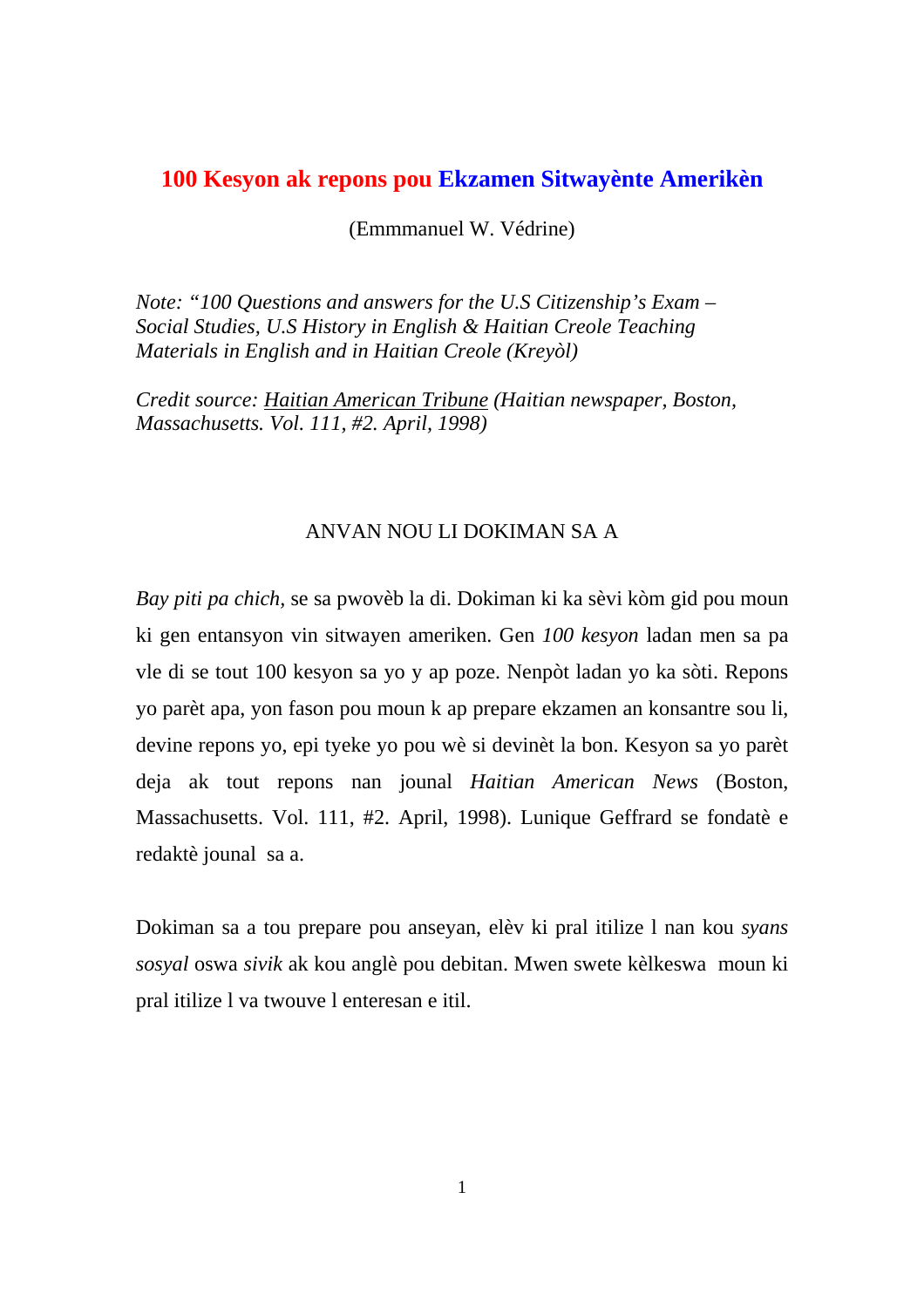#### PART ONE (1-25) | *PREMYE PATI (1-25)*

- 1. What are the colors of the flag? *Ki koulè drapo a?*
- 2. How many stars are there in our flag? *Konbyen zetwal ki gen nan drapo nou an?*
- 3. What color are the stars on our flag? *Ki koulè zetwal ki nan drapo nou an?*
- 4. What do the stars on the flag mean? *Ki siyifikasyon zetwal nan drapo a?*
- 5. How many stripes are there in the flag? *Konbyen bann drapo a gen ladan?*
- 6. What color are the stripes? *Ki koulè bann yo?*
- 7. What do the stripes on the flag mean? *Kisa bann sou drapo a reprezante?*
- 8. How many states are there in the Union? *Konbyen eta ki gen nan Inyon an?*
- 9. What is the  $4<sup>th</sup>$  of July? *Kisa jou 4 Jiyè ye?*
- 10.What is the date of Independence Day? *Ki dat Jou Endepandans?*
- 11.Independence from whom? *Endepandans nan men kilès?*
- 12.What country did we fight during the Revolutionary war? *Ak ki peyi nou t ap batay pandan Gè Endepandans lan?*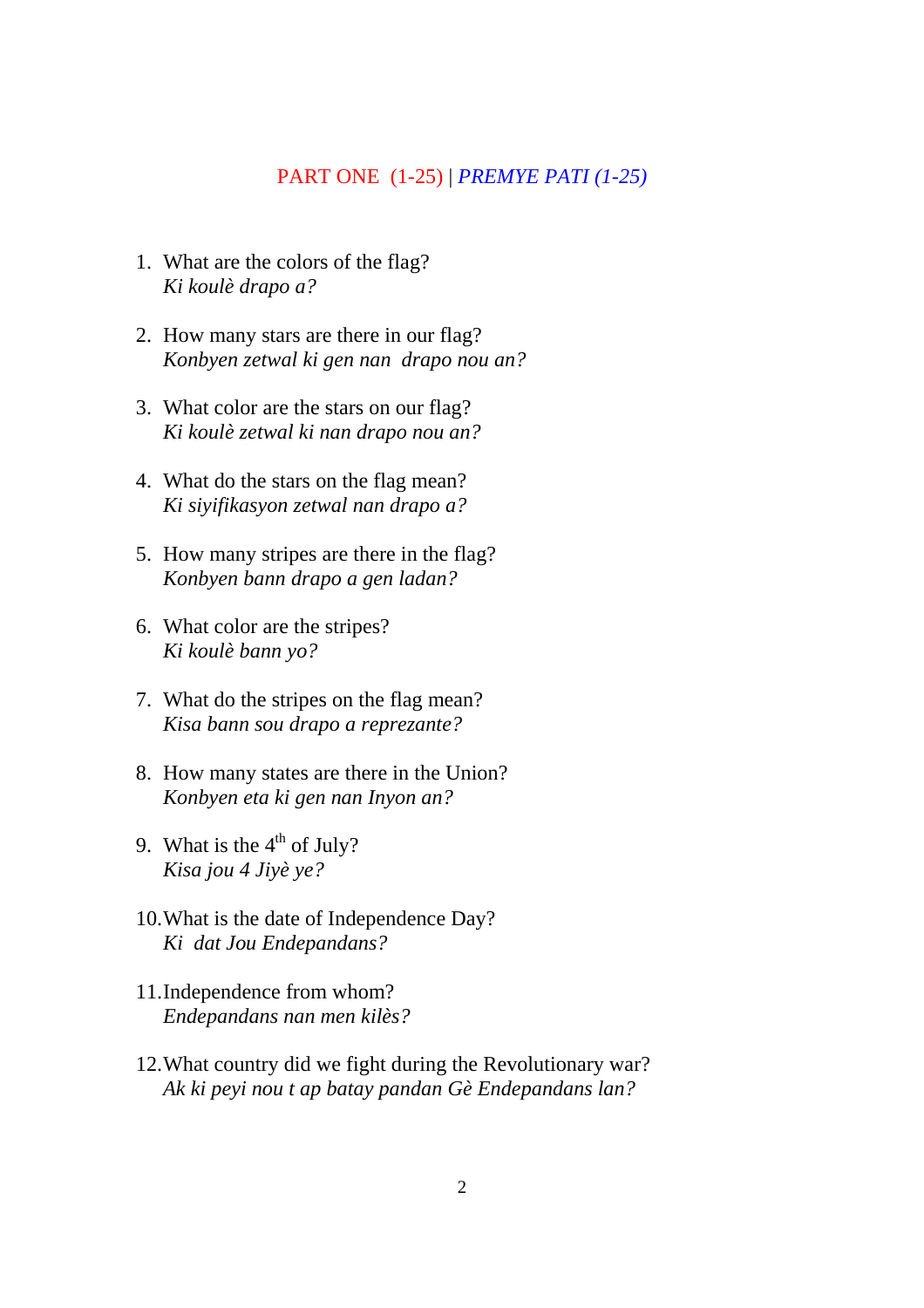- 13.Who was the first president of the United States? *Kilès ki te premye prezidan Etazini?*
- 14.Who is the president of the United States now? *Kilès ki prezidan Etazini kounyeya?*
- 15.Who is the Vice-president of the United States? *Kilès ki visprezidan Etazini?*
- 16.Who elects the president of the United States? *Kilès ki eli prezidan Etazini an?*
- 17.Who will become president of the United States if the president dies? *Kilès k ap vin prezidan Etazini si prezidan an mouri?*
- 18.For how long do we elect the president? *Pou konbyen tan nou eli prezidan an?*
- 19.What is the Constitution? *Kisa Konstitisyon an ye?*
- 20.Can the Constitution be changed? *Èske Konstitisyon an ka chanje?*
- 21.What do we call a change to the Constitution? *Kijan yo rele yon chanjman nan Konstitisyon an?*
- 22.How many changes or amendments are there in the Constitution? *Konbyen chanjman oubyen amannman ki gen nan Konstitisyon an?*
- 23. How many branches are there in our government? *Konbyen branch ki gen nan gouvènman nou an?*
- 24.What are the three branches of our government? *Ki twa branch sa yo nan gouvènman nou an?*
- 25.What is the Legislative branch of our government? *Kisa branch Lejislatif gouvènman nou an ye?*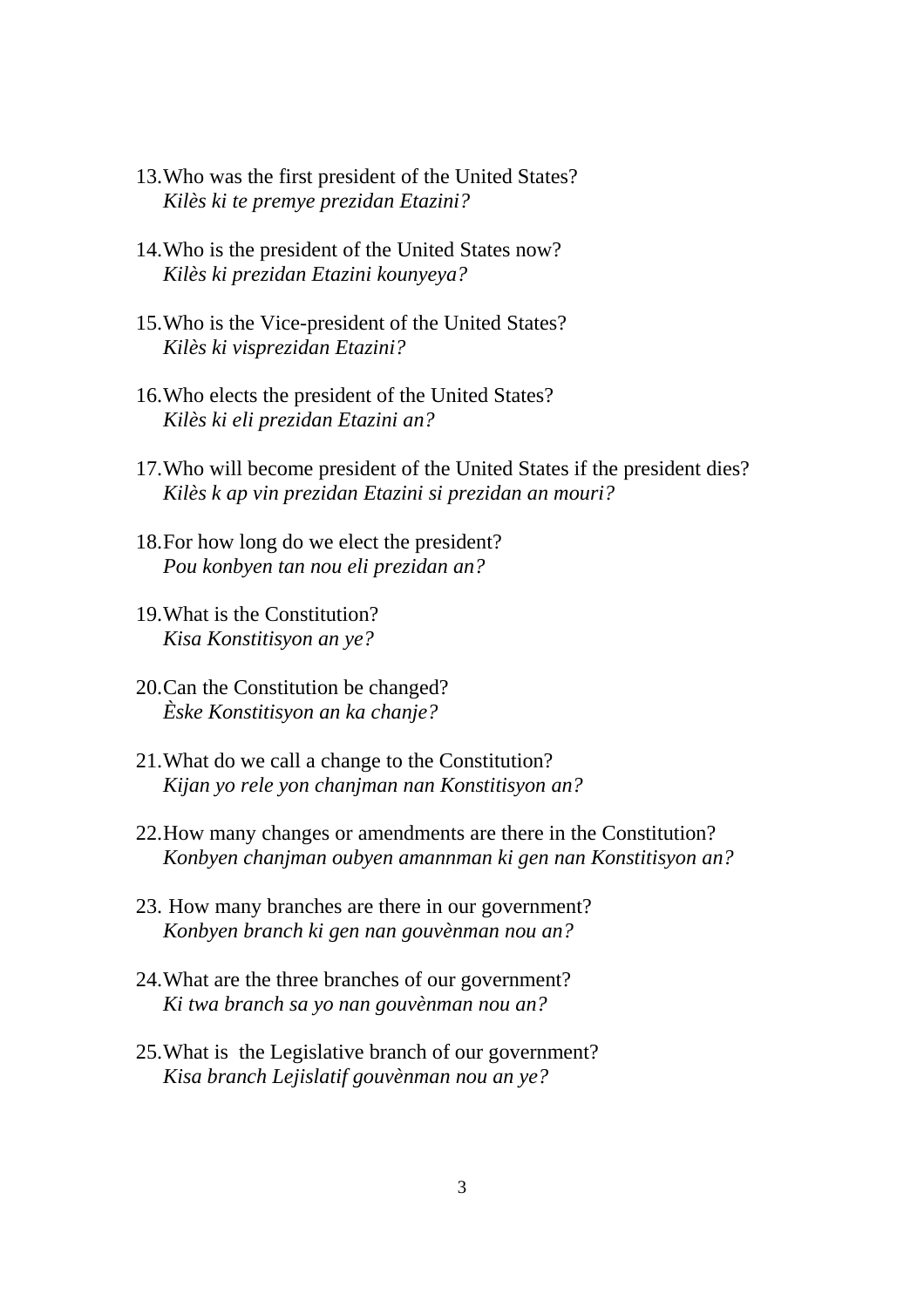## PART TWO (26- 50) | *DEZYÈM PATI (26 – 50)*

- 26. Who makes the laws of the United States? *Kilès ki fè lwa Etazini?*
- 27. What is the Congress? *Kisa Kongrè a ye?*
- 28. What are the duties of Congress? *Kisa Kongrè a gen kòm devwa?*
- 29. Who elects Congress? *Kilès ki eli Kongrè a?*
- 30. How many senators are there in the Congress? *Konbyen senatè ki gen nan Kongrè a?*
- 31. Can you name the two senators from your state? *Ou ka site 2 senatè nan eta (kote) w ap viv la?*
- 32. For how long do we elect each senator? *Pou konbyen tan nou eli chak senatè?*

33. How many representative are there in the Congress? *Konbyen depite ki gen nan Kongrè a?* 

- 34. For how long do we elect the representatives? *Pou konbyen tan nou eli depite yo?*
- 35. What is the Executive branch of our government? *Kisa branch Ekzekitif nan gouvènman nou an ye?*
- 36. What is the Judicial branch of our government? *Kisa branch Jidisyè nan gouvènman nou an ye?*
- 37. What are the duties of the Supreme Court? *Ki devwa Lakou Siprèm?*
- 38. What is the supreme law of the United States?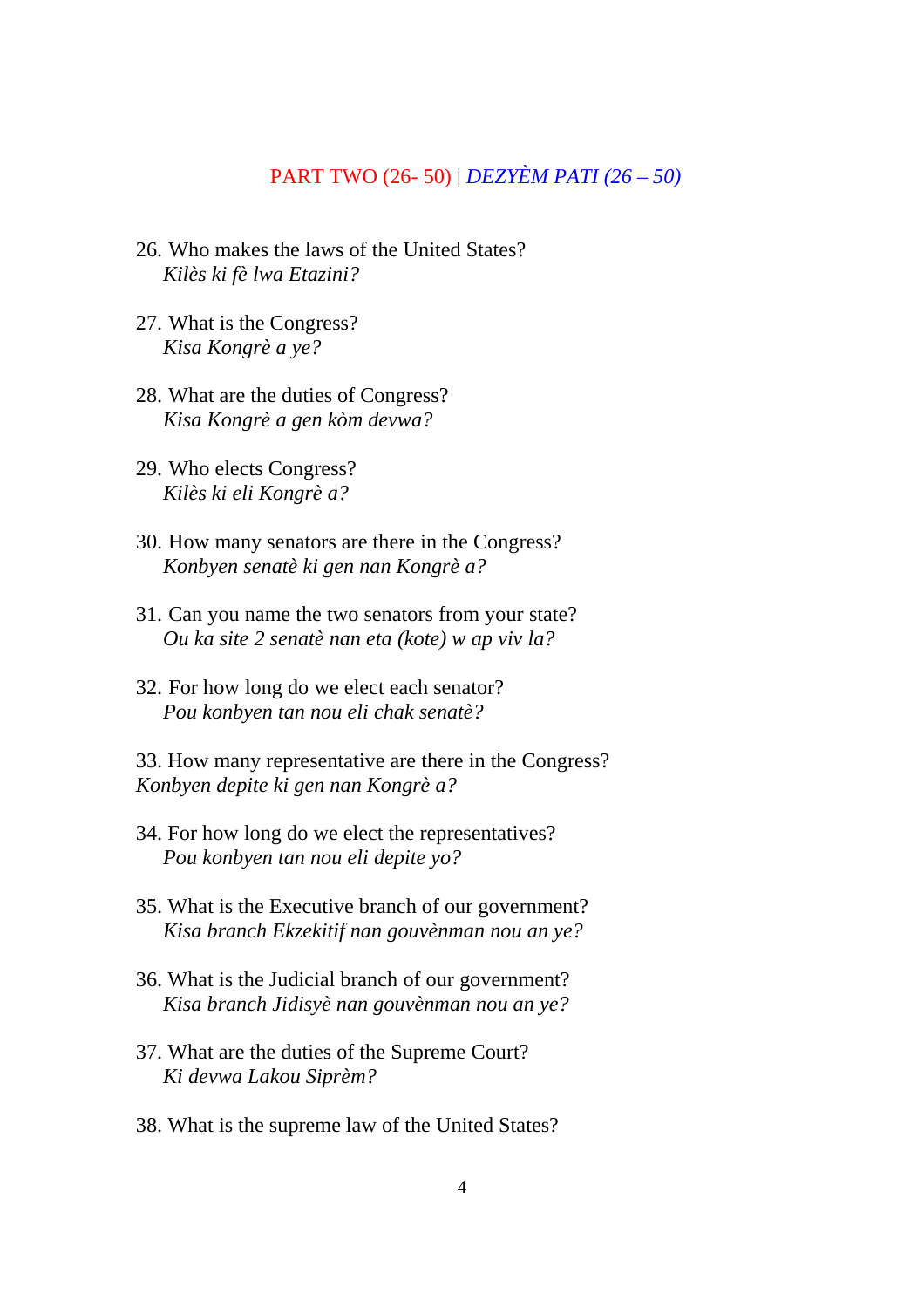*Kisa lwa siprèm Etazini an ye?* 

- 39. What is the Bill of Rights? *Kisa "Bill of Rights" ye?*
- 40. What is the capital of your state? *Ki kapital eta (kote) w ap viv la?*
- 41. Who is the current governor of your state? *Kilès ki gouvènè aktyèl eta (kote) w ap viv la?*

42. Who will become president of the United States if the president and the vice-president die?

*Kilès k ap vin prezidan si prezidan an ak visprezidan an mouri?* 

- 43. Who is the Chief Justice of the Supreme Court? *Kilès ki Chèf Jistis Lakou Siprèm?*
- 44.Can you name the original 13 states? *Ou ka site 13 eta orijinal yo?*
- 45.Who said "Give me Liberty or give me death"? *Kilès ki di: «Ban m libète oubyen lanmò»?*
- 46.Which countries were our principal allies (friends) during World War II? *Ki peyi ki te zanmi prensipal nou (Etazini) pandan Dezyèm Gè Mondyal?*
- 47. What is the  $49<sup>th</sup>$  state in the Union? *Ki eta ki 49vyèm eta nan Inyon an?*
- 48.How many terms can a president serve? *Konbyen tèm yon prezidan ka fè?*
- 49. Who was Martin Luther King Jr.? *Kilès Martin Luther King Jr. te ye?*
- 50.Who is the head of your local government? *Kilès ki tèt gouvènman lokal ou a?*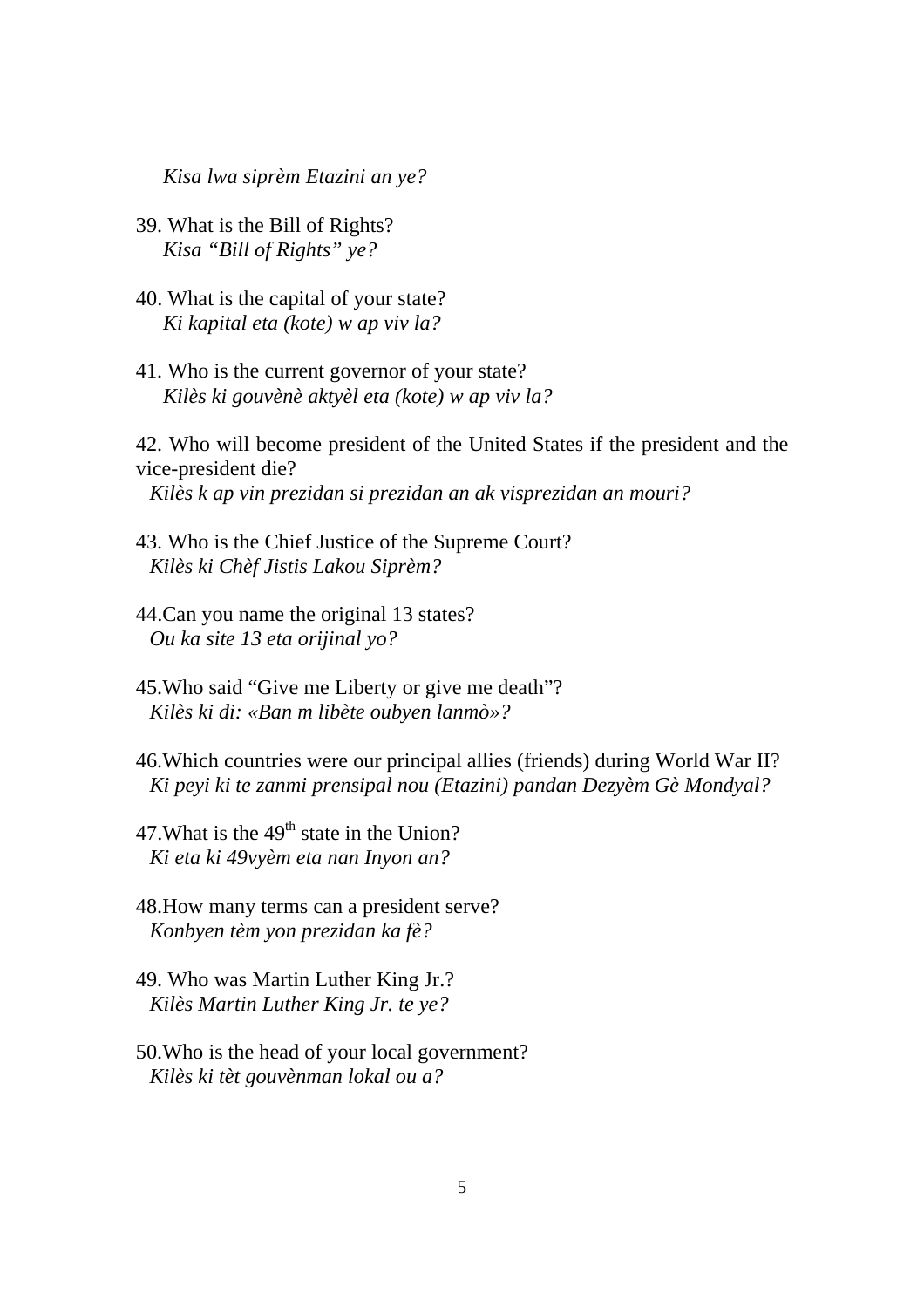## PART THREE (51 – 75) | *TWAZYÈM PATI (51 – 75)*

51. According to the Constitution, a person must meet certain requirements in order to be eligible to become president, name one of these requirements.

*Selon Konstitisyon an, yon moun sipoze fè fas ak kèk regleman pou l ka elijib pou l vin prezidan, site youn nan regleman sa yo.* 

52.Why are there 100 senators in the senate? *Poukisa gen 100 senatè nan sena a?* 

53.Who elects the Supreme Court Justices? *Kilès ki eli Jij Lakou Siprèm yo?* 

54.How many Supreme Court Justices are there? *Konbyen Jij Lakou Siprèm ki genyen?* 

55.Why did the Pilgrim come to America? *Poukisa Peleren yo te vin Etazini?* 

56.What is the Head Executive of a state government called? *Kijan Chèf Ekzekitif yon eta rele?* 

57.What is the Head Executive of a city government called? *Kijan Chèf Ekzekitif yon vil nan gouvènman an rele?* 

58.What holiday was celebrated for the first time by the American colonies? / *Ki jou ferye yo te premye selebre nan koloni ameriken yo?*

59. Who was the main writer of the Declaration of Independence? *Kilès ki te otè prensipal Ak Endepandans lan?* 

60. When was the Declaration of Independence adopted? *Kilè yo te adopte premye Ak Endepandans lan?* 

61. What is the basic belief of the Declaration of Independence? *Ki kwayans prensipal Ak Endepandans lan?* 

62. What is the National Anthem of the United States?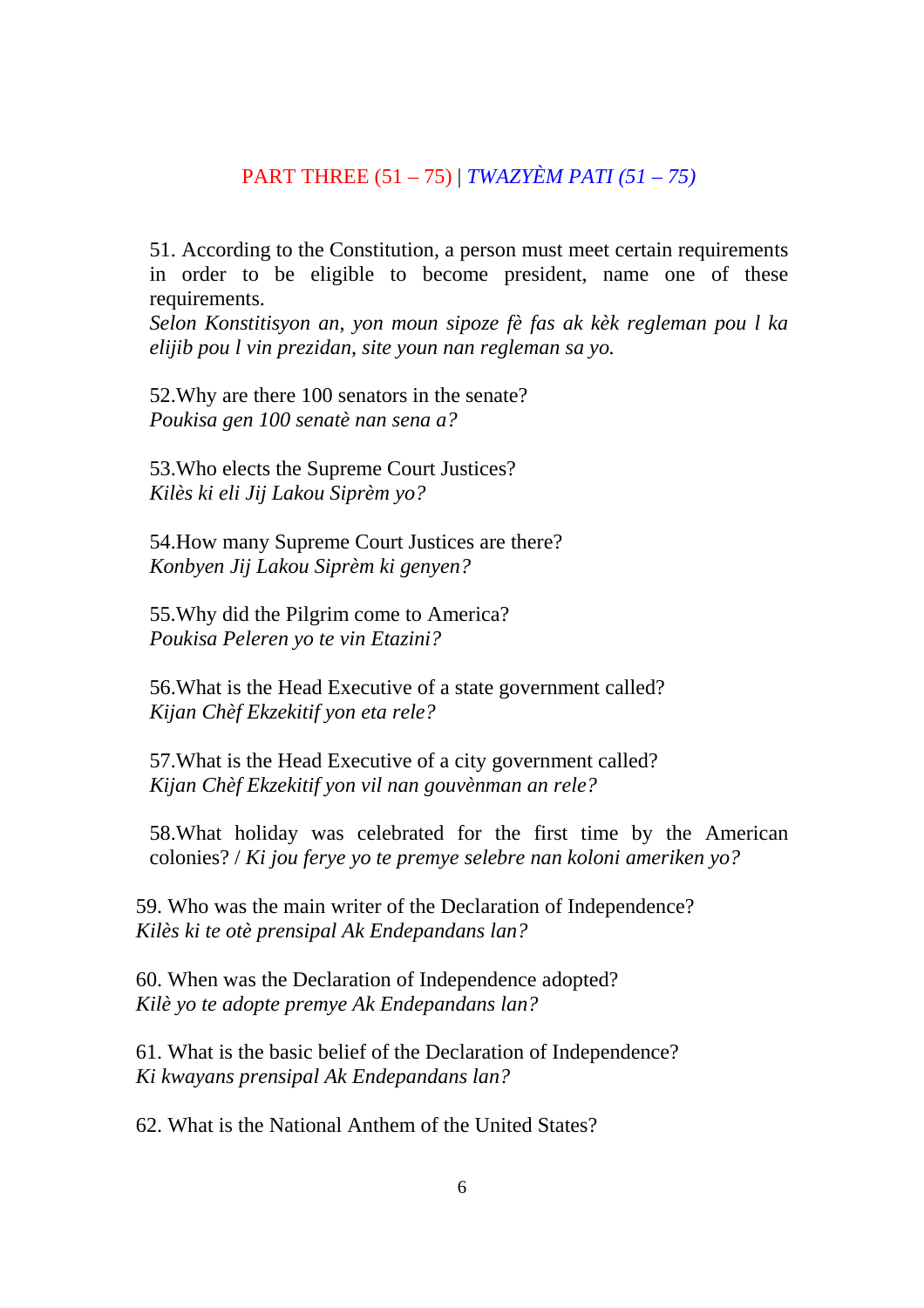*Kisa Im Nasyonal Etazini an ye?* 

63. Who wrote the "Star Spangled Banner"? *Kilès ki ekri «Star Spangled Banner»?* 

64. Where does Freedom of Speech come from? *Kikote «Libète pou pale» soti?* 

65. What is the minimum voting age in the United States? *Ki laj minimòm pou vote nan peyi Etazini?* 

66. Who signs bills into laws? *Kilès ki siyen «pwojè lwa» pou l vin lwa?* 

67. What is the Highest Court in the United States? *Kilès Tribinal ki pi gran nan peyi Etazini?* 

68. Who was president during the Civil War? *Kilès ki te prezidan pandan Gè Sivil la?* 

69. What did the Emancipation Proclamation do? *Kisa Pwoklamasyon Emansipasyon an fè?* 

70. What special group advises the president? *Ki gwoup espesyal ki konseye prezidan an?* 

71. Which president is called the "Father of our country"? *Kilès prezidan yo rele «Papa peyi nou»?* 

72. What is the  $50<sup>th</sup>$  State of the United States? *Kilès eta ki 50tyèm eta Etazini?* 

73. Who helped the Pilgrim in America? *Kilès ki te ede Peleren yo Etazini?* 

74. What is the name of the ship that brought the Pilgrim to America? *Kijan bato ki te pote Peleren yo vin Etazini an rele?* 

75. What were the original 13 states called? *Kilès «13 eta orijinal yo» ete ye?*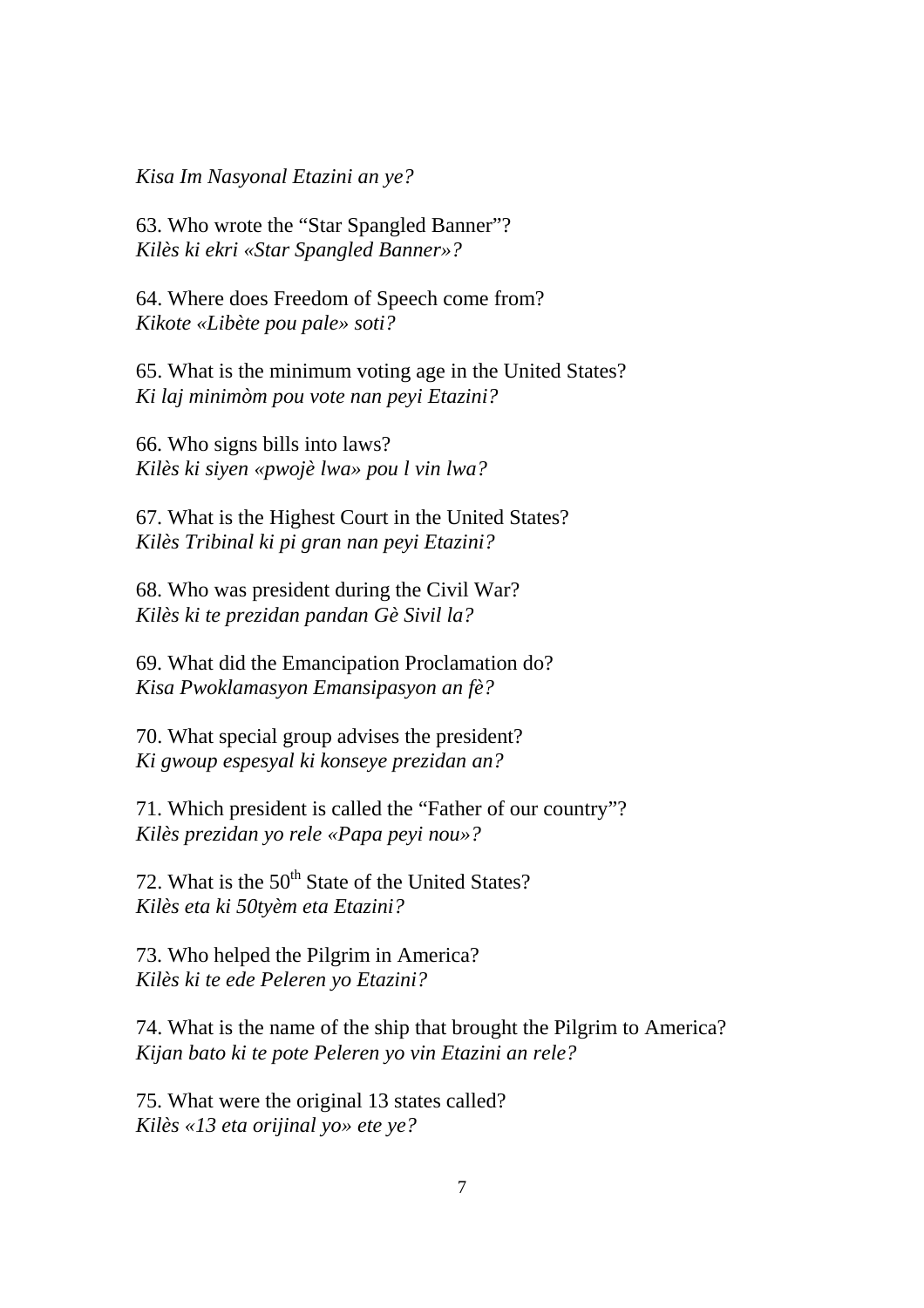## PART FOUR (76 – 100) | *KATRIYÈM PATI (76 – 100)*

76. Name 3 Rights or Freedoms guarantied by the Bill of Rights. *Nonmen 3 Dwa oubyen Libète «Bill of Rights» garanti.* 

77. Who has the power to declare war? *Kilès ki gen pouvwa deklare lagè?* 

78. Name one Amendment which guarantees or addresses voting rights. *Nonmen yon amannman ki garanti ou ki adrese dwa pou vote.* 

79. Which president freed the slaves? *Kilès prezidan ki te libere esklav yo?* 

80. In what year was the Constitution written? *Nan ki ane Konstitisyon an ekri?* 

81. What are the first 10 Amendments of the Constitution called? *Kijan 10 premye Amannman nan Konstitisyon an rele?* 

82. Name one purpose of the United Nations. *Bay youn nan bi Nasyonzini.* 

83. Where does Congress meet? *Kikote Kongrè a rankontre?* 

84. Whose rights are guaranteed by the constitution and the Bill of Rights? *Dwa kilès Konstitisyon an e «Bill of Rights» garanti?* 

85. What is the introduction of the Constitution called? *Kijan prefas Konstitisyon an rele?* 

86. Name one benefit of being a citizen of the United States. *Nonmen youn nan benefis yon sitwayen peyi Etazini genyen.* 

87. What is the most important right guaranteed to U.S citizens? *Ki dwa ki pi enpòtan yon sitwayen peyi Etazini genyen?* 

88. What is the United States Capitol Building?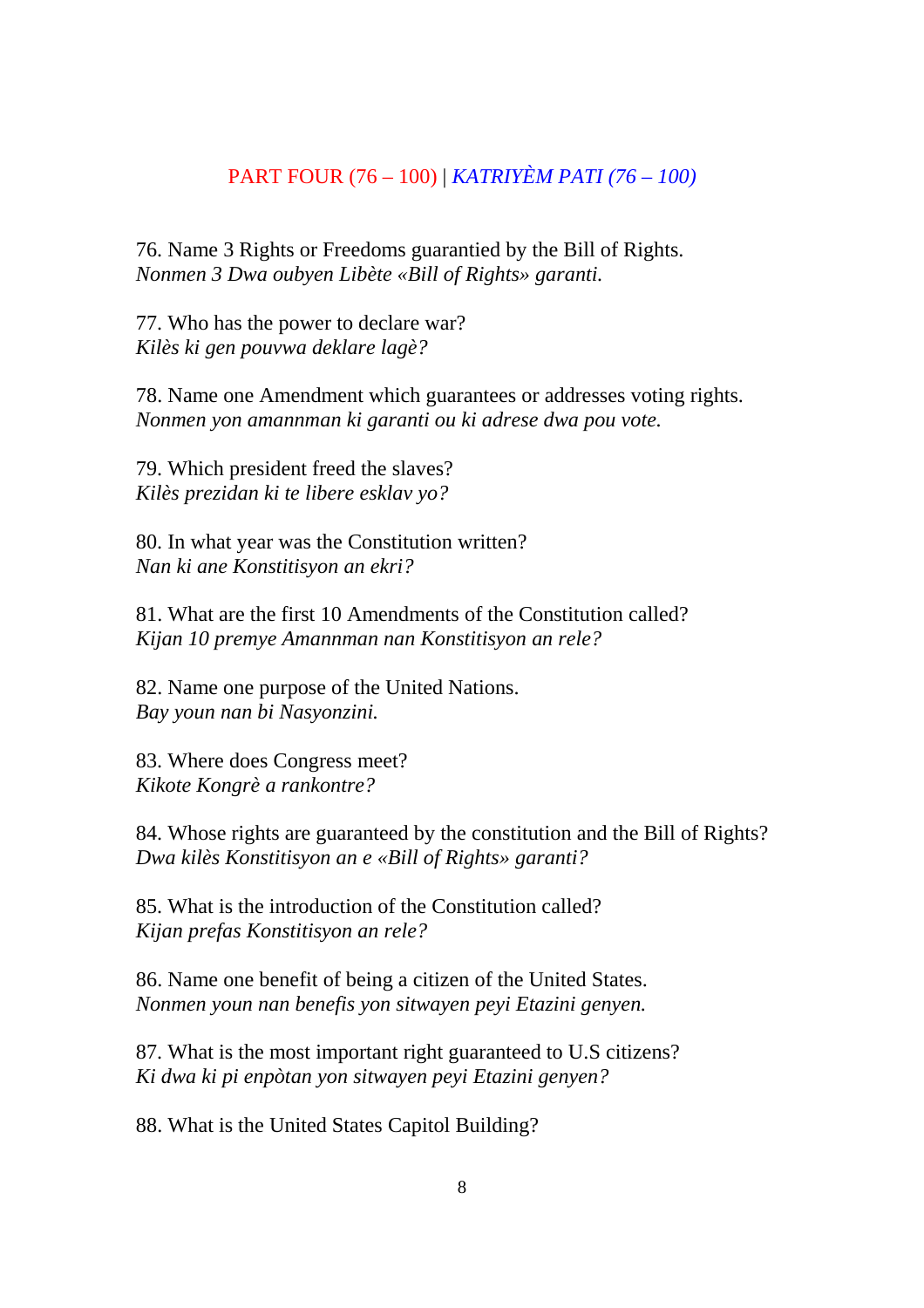*Kisa Bilding «Capitòl» Etazini an ye?* 

89. What is the White House? *Kisa Mezon Blanch ye?* 

90. Where is the White House located? *Kikote Mezon Blanch ye?* 

91. What is the name of the president's official home? *Kijan kay ofisyèl prezidan an rele?* 

92. Name one right guaranteed by the First Amendment. *Nonmen youn nan dwa Premye Amannman an garanti.* 

93. Who is the commander in chief of the U.S Military? *Kilès ki kòmandan an chèf Lame Etazini an?* 

94. Which president was the first commander in chief of the U.S Military? *Kilès prezidan ki te premye kòmandan an chèf Lame Etazini an?* 

95. In what month do we vote for the president? *Nan ki mwa nou vote prezidan an?* 

96. In what month is a new president inaugurated? *Nan ki mwa yon nouvo prezidan inogire?* 

97. How many times may a senator be elected? *Konbyen fwa yon senatè ka eli?* 

98. How many times may a congressman be reelected? *Konbyen fwa yon depite ka reeli?* 

99. What are the two major political parties in the United States? *Kijan de pati politik prensipal Etazini yo rele?* 

100. How many states are there in the United States? *Konbyen eta ki gen Etazini?*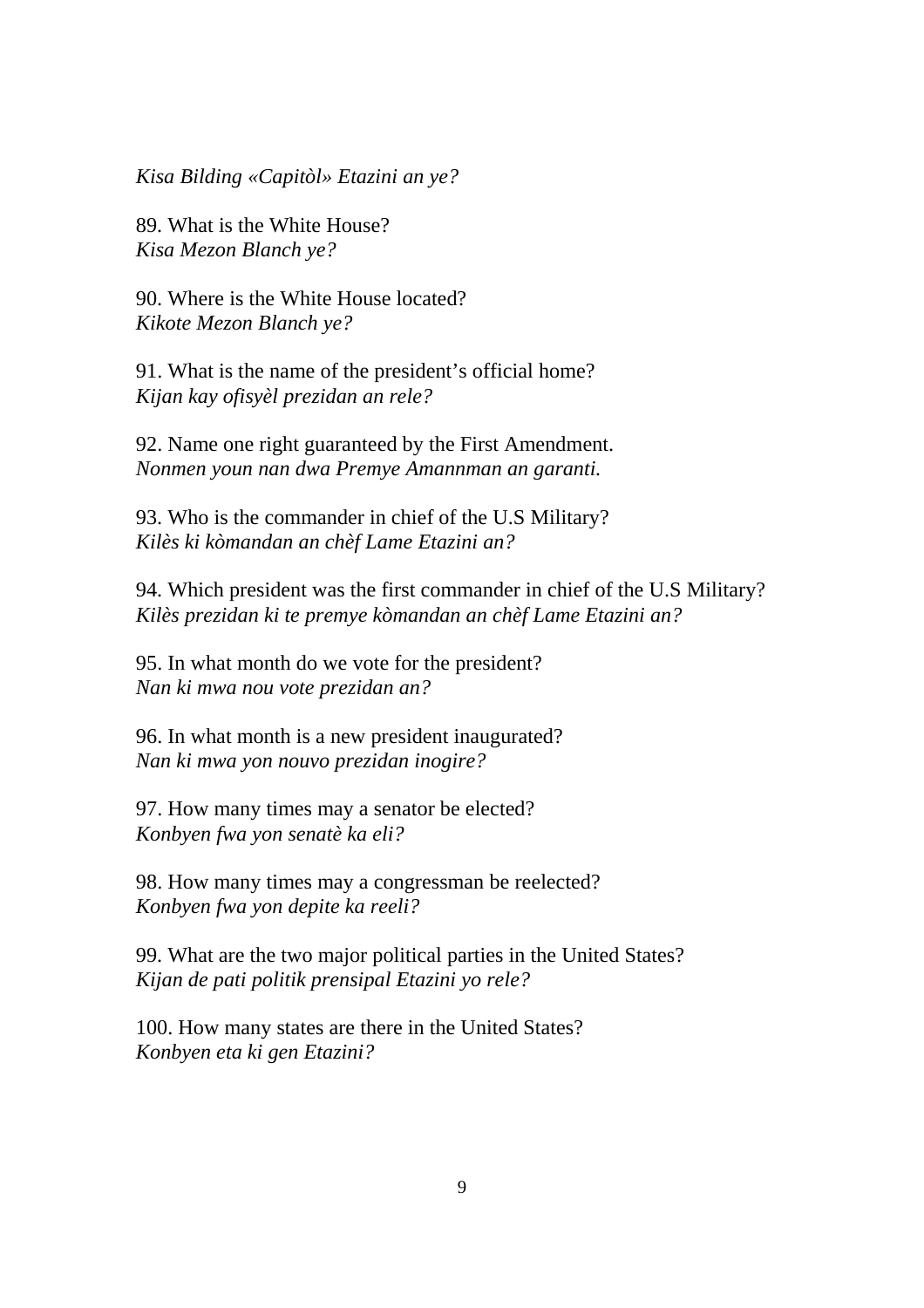# PART FIVE: ANSWERS | *SENKYÈM PATI: REPONS*

- 1. White and blue / *Blan e ble*
- 2. Fifty / *Senkant*
- 3. White / *Blan*
- 4. One for each state of the Union / *Youn pou chak eta nan Inyon an*
- 5. 13
- 6. Red and white / *Wouj e blan*
- 7. They represent the original 13 states. / *Yo reprezante 13 eta orijinal yo.*
- 8. Fifty / *Senkant*
- 9. Independence Day / *Jou Endepandans*
- 10. 4th of July / *4 Jiyè*
- 11. England / *Angletè*
- 12. England / *Angletè*
- 13. George Washington
- 14.
- 15.
- 16. The Electoral College / *Kolèj Elektoral la*
- 17. The Vice-President / *Visprezidan an*
- 18. Four years / *Kat ane*
- 19. The Supreme law of the land / *Lwa Siprèm tè a*
- 20. Yes / *Wi*
- 21. Amendments / *Amannman*
- 22. 26
- 23. 3
- 24. Legislative, Executive and Judicial / *Lejislatif, Ekzekitif ak Jidisyè*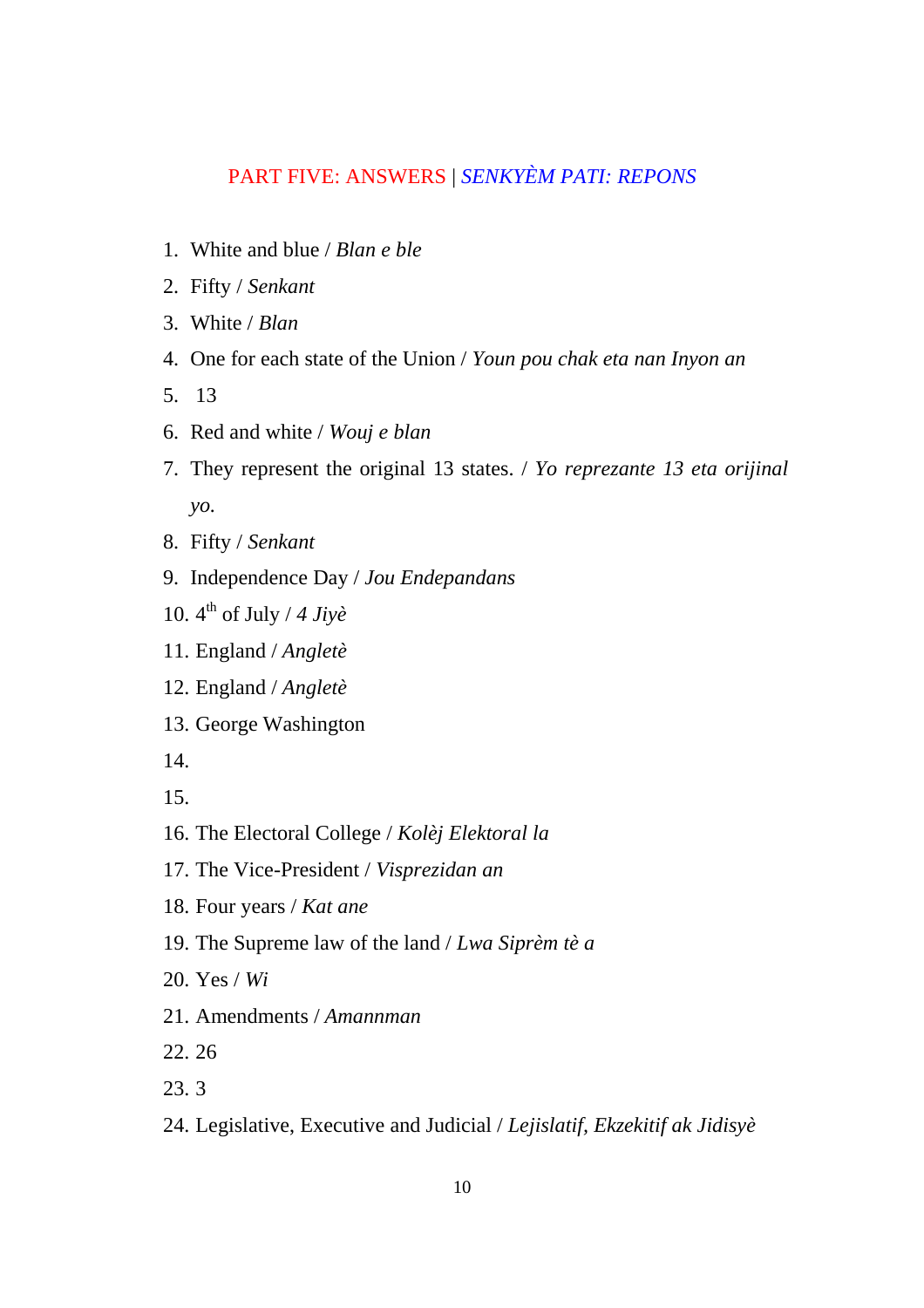- 25. Congress / *Kongrè*
- 26. The Congress / *Kongrè a*
- 27. The Senate and the House of Representatives / *Sena a ak Lachanm*
- 28. To make laws / *Pou fè lwa*
- 29. 100 people / *100 moun*
- 30. 100
- 31. Local information / *Enfòmasyon lokal*
- 32. For six years / *Pou sizan*
- 33. 435
- 34. For two years / *Pou dezan*
- 35. The president, cabinet and departments under the cabinet members / *Prezidan an, kabinè a ak depatman ki sou kontwòl manm kabinè a*
- 36. The Supreme Court / *Lakou Siprèm*
- 37. To interpret laws / *Pou entèprete lwa*
- 38. The Constitution / *Konstitisyon an*
- 39. The first ten amendments to the Constitution / *Dis premye amannman nan Konstitisyon an*
- 40. Local information / *Enfòmasyon lokal*
- 41. Local information / *Enfòmasyon lokal*
- 42. Speaker of the House of Representatives / *Pòtpawòl palman an*
- 43. William Rehnquist
- 44. Connecticut, New Hampshire, New York, New Jersey, North Carolina, South Carolina, Georgia, Rhode Island and Maryland
- 45. Patrick Henri
- 46. England, Canada, Austria, New Zealand, France, Russia, China */ Angletè, Kanada, Otrich, Nouvèl Zilann, Lafrans, Larisi, Lachin*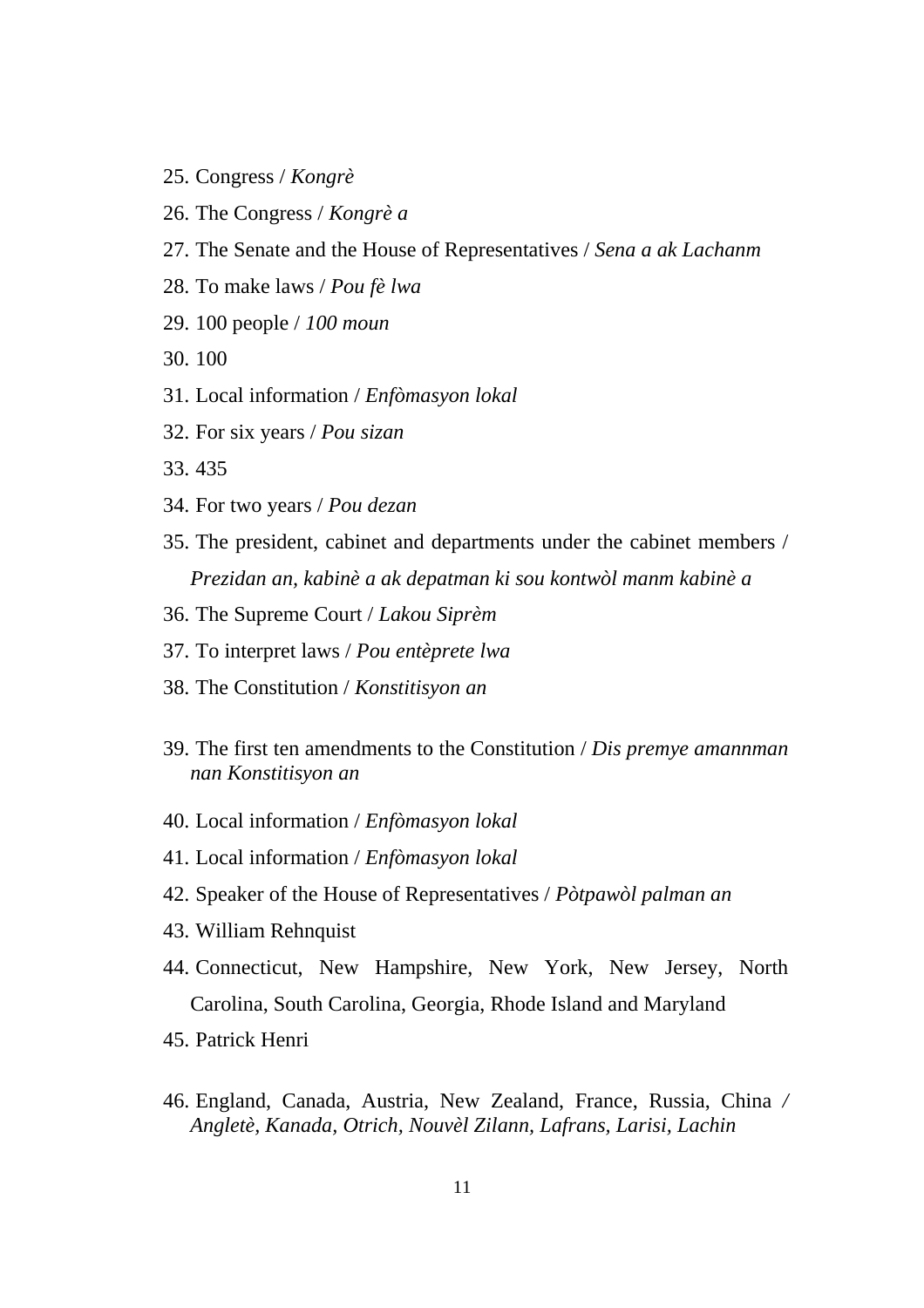- 47. Alaska
- 48. Two / *De*
- 49. A civil Rights leader / *Yon lidè Dwa sivil*
- 50. Local information / *Enfòmasyon lokal*
- 51. Must be a natural born citizen of the United States; must be at least 35 years old at the time he/she will serve; must have lived in the United States for at least 14 years. / *Li dwe yon sitwayen Etazini ki fèt nan peyi a; li dwe gen omwen 35 ane lè l ap kòmanse tèm li; li dwe viv Etazini pou omwen 14 ane.*
- 52. Because there are two from each state / *Paske gen 2 ki soti nan chak eta.*
- 53. Appointed by the president and confirmed by the Senate / *Se prezidan an ki nonmen l epi sena a ratifye l.*
- 54. Nine / *Nèf*
- 55. For religions / *Pou relijyon*
- 56. Governor / *Gouvènè*
- 57. Mayor / *Majistra*
- 58. Thanksgiving Day / *Jou aksyondegras*
- 59. Thomas Jefferson
- 60. July 4, 1776 / *4 jiyè, 1776*
- 61. That all men are created equal / *Ke tout moun kreye egalego*
- 62. The Star-Spangled Banner
- 63. Francis Scott Key
- 64. The Bill of Rights
- 65. Eighteen / *Dizuit*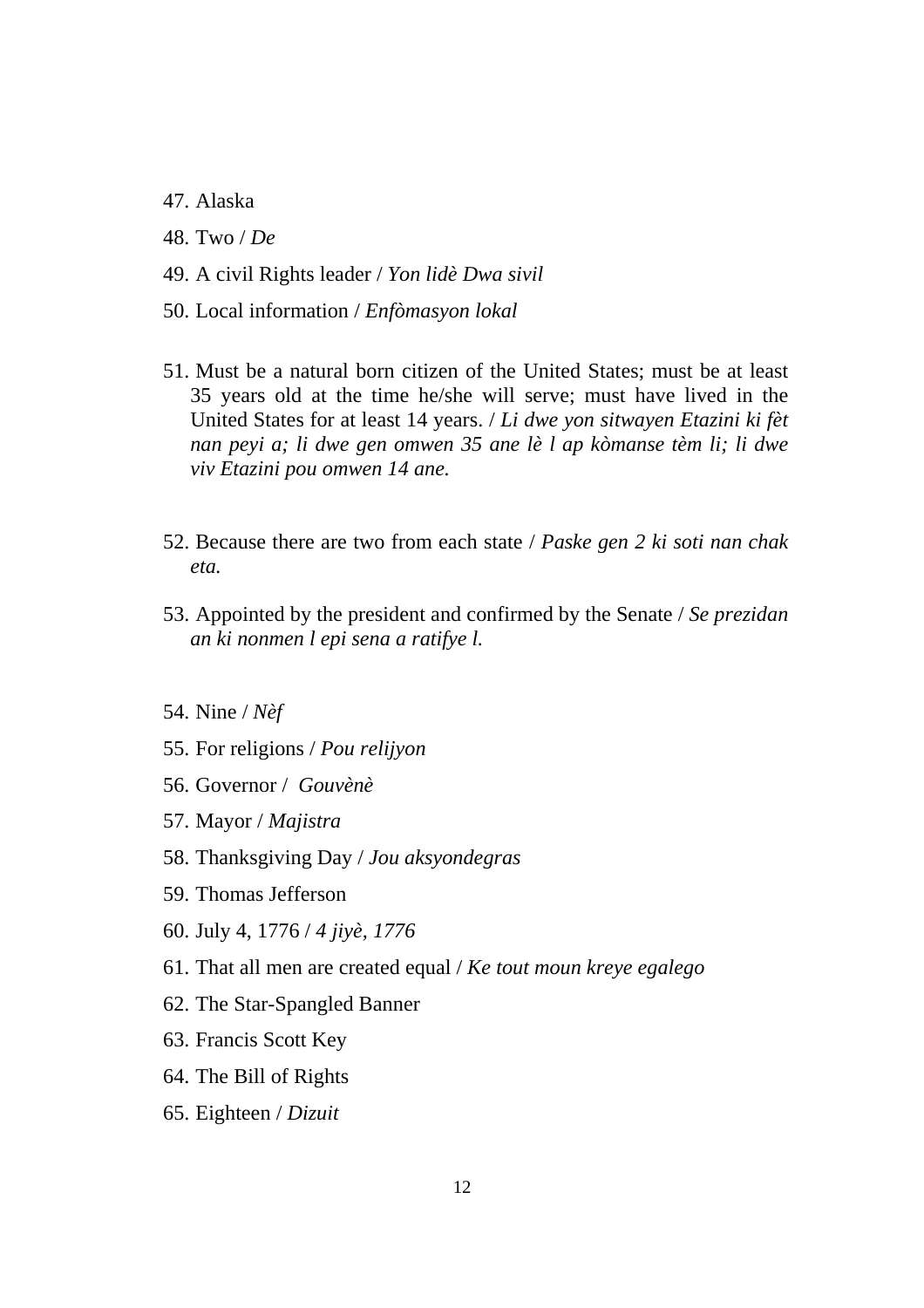- 66. The president / *Prezidan an*
- 67. The Supreme Court / *Lakou Siprèm*
- 68. Abraham Lincoln.
- 69. A freed slave / *Yon esklav lib*
- 70. The cabinet / *Kabinè a*
- 71. George Washington
- 72. Hawaii
- 73. The Native Americans / *Endyen Ameriken yo*
- 74. Mayflower
- 75. Colonies / *Koloni*

76.

- a) The Right of Freedom of Speech, Press, Religion, Peaceable Assembly and Requesting change of government / *Dwa pou Libète lapawòl, Laprès, Relijyon, Rasanbleman pezib ak demann pou chanje gouvènman.*
- b) The Right to bear arms, to have weapons, or own a gun, (though subject to certain regulations) / *Dwa pou pote zam, pou gen zam, oubyen pou posede yon revòlvè (byenke sa tonbe anba kèk regleman)*
- c) The government may not quarter, or house soldiers in the peoples home during peacetime without the people's consent. / *Gouvènman an pa ka itilize kay moun pou mete sòlda pandan tan lapè san konsantman mèt kay la.*
- d) The government may not search or take persons' property without a warrant. / *Gouvènman an pa ka fouye oubyen poze lapat sou byen moun san manda.*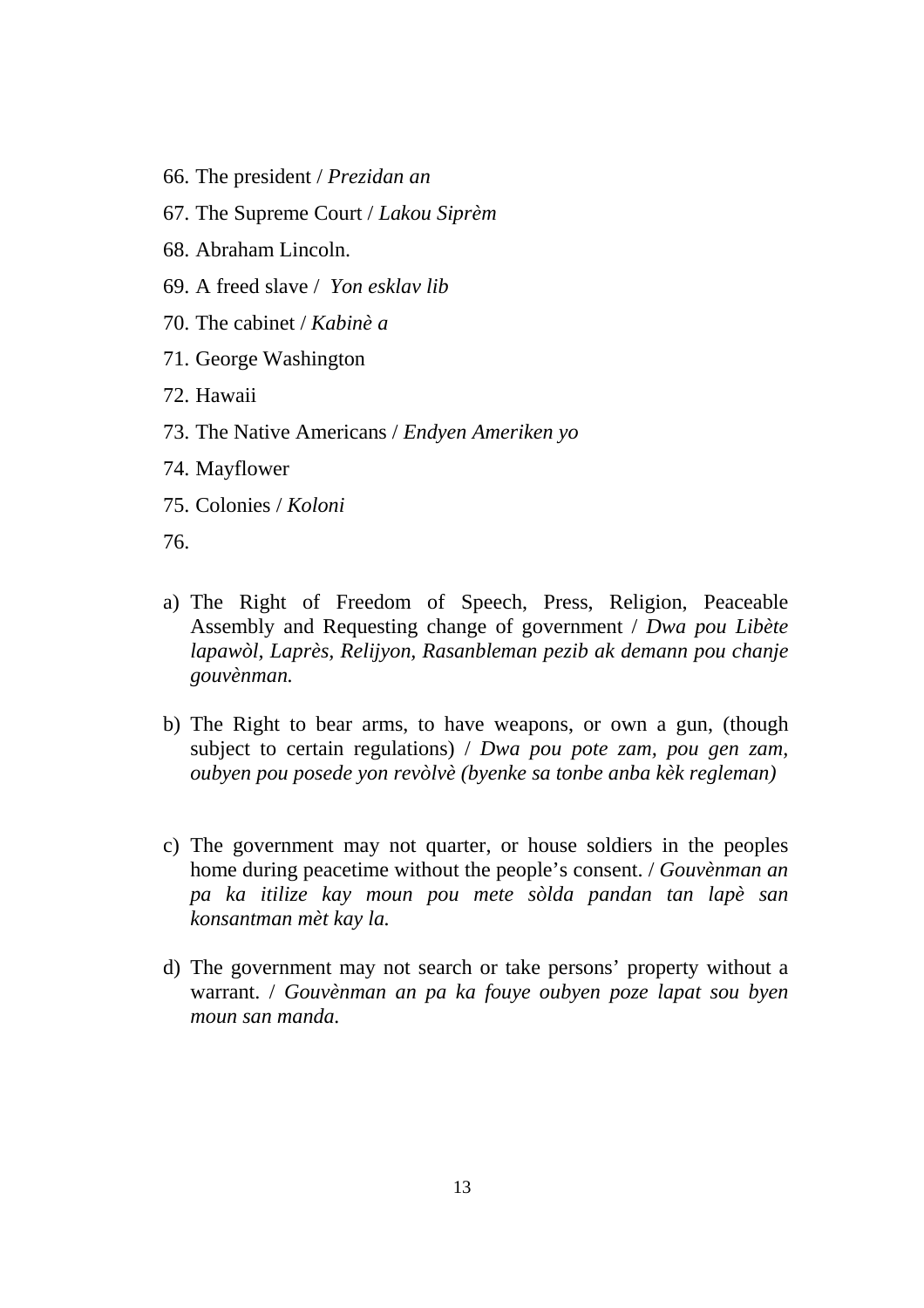- e) A person may not be tried twice for the same crime, and does not have to testify against him/herself. / *Yo pa ka jije yon moun 2 fwa pou menm krim nan, oubyen pou l ta sèvi temwen kont tèt li.*
- f) A person charged with a crime still have some rights, such as the right to a trial and to have a lawyer. / *Yon moun yo akize pou yon krim gen kèk dwa, tèlke dwa pou l gen yon jijman epi pou l gen yon avoka.*
- g) The right to a trial by jury in most cases. / *Dwa pou gen yon jijman nan laplipa ka.*
- h) Protects people against excessive or unreasonable time or cruel and unusual punishment. / *Pwoteje pèp la kont twòp tan ou tan ki pa rezonab ou kriyèl ak opinyon iregilye.*
- i) The people have right other than mentioned in the Constitution. Any power not given to the federal government by the Constitution is a power of either state or the people. / *Moun gen lòt dwa apa sa ki mansyone nan Konstitisyon an. Nenpòt pouvwa Konstitisyon an pa bay gouvènman federal la se yon eta oubyen sa moun genyen.*
- 77.The Congress / *Kongrè a*
- 78.15th, 19th, 26th. / *15zyèm, 19vyèm, 26zyèm*
- 79. Abraham Lincoln.
- 80. In 1787 / *An 1787*
- 81. The Bill of Rights
- 82. For countries to discuss and try to resolve the world problems; to provide economic aid to many countries. / *Pou peyi diskite epi eseye rezoud pwoblèm monn lan; pou bay èd ekonomik a anpil peyi.*
- 83. In the Capitol in Washington D.C / *Nan "Kapitòl" nan Washington D.C*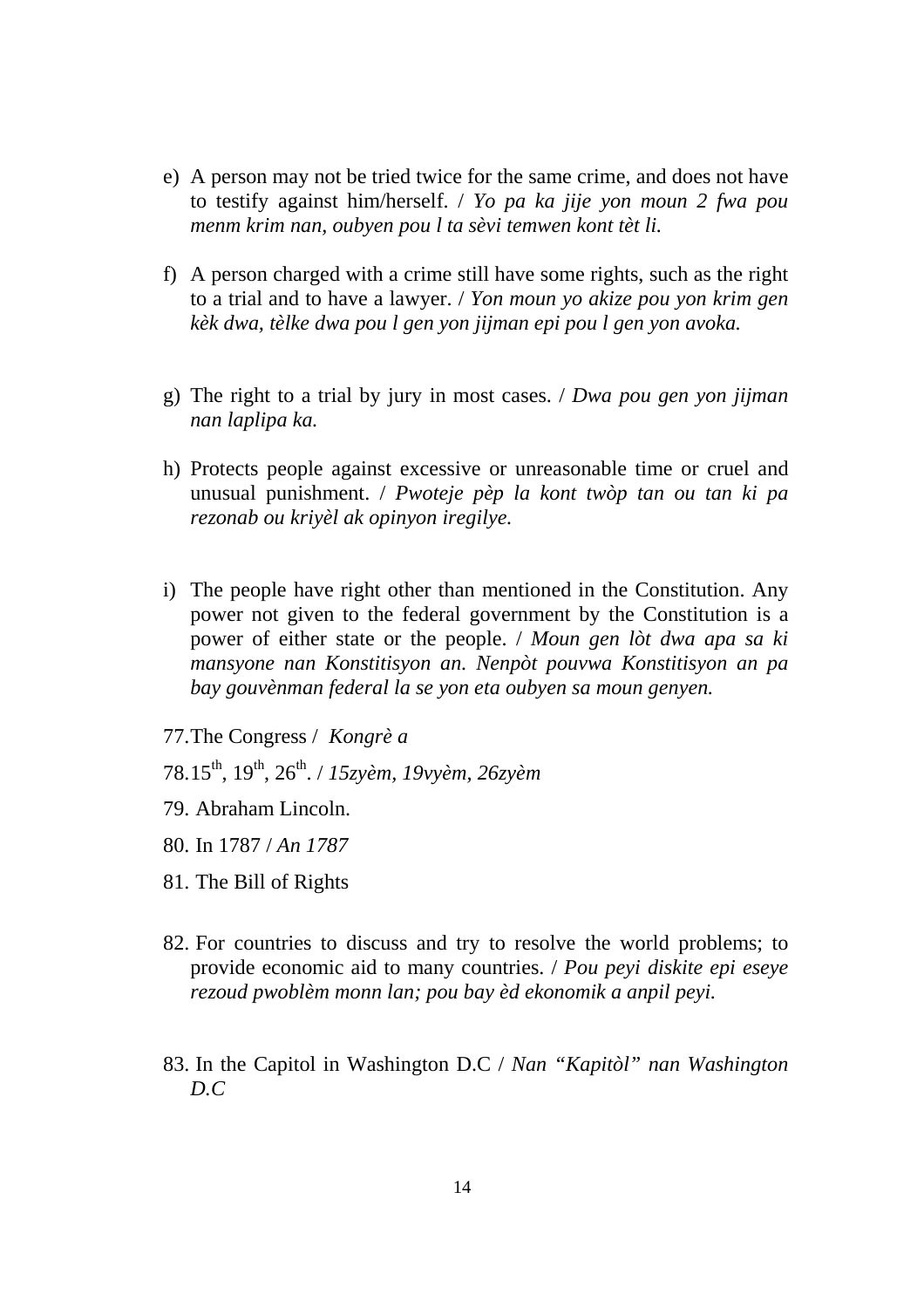- 84. Everyone (citizens and non-citizens living in the U.S) / *Tout moun (sitwayen ou pa ki rete Etazini)*
- 85. The Preamble / *Preyanbil la*
- 86. Obtain Federal Government jobs, travel with a U.S passport, petition for close relative to come to the U.S to live / *Pou jwenn travay nan Gouvènman Federal la, vwayaje ak yon paspò U.S, demann pou yon fanmi pwòch vin viv Etazini.*
- 87. The Right to vote / *Dwa pou vote*
- 88. The place where Congress meets / *Andwa kote Kongrè a rankontre*
- 89. The president official home / *Kay ofisyèl prezidan an*
- 90. Washington D.C (1600 Pennsylvania Avenue N.W)
- 91. The White House / *Mezon Blanch*
- 92. Freedom of speech, press, religion; peaceable assembly and requesting change of government / *Libète lapawòl, laprès, reliyon; reyinyon pezib ak demann pou chanje gouvènman*
- 93. The president / *Prezidan an*
- 94. Georges Washington
- 95. In November / *An novanm*
- 96. January / *Janvye*
- 97. There is no limit / *Pa gen limit*
- 98. There is no limit / *Pa gen limit*
- 99. Democrat and Republican / *Demokrat ak Repibliken*
- 100. Fifty / *Senkant*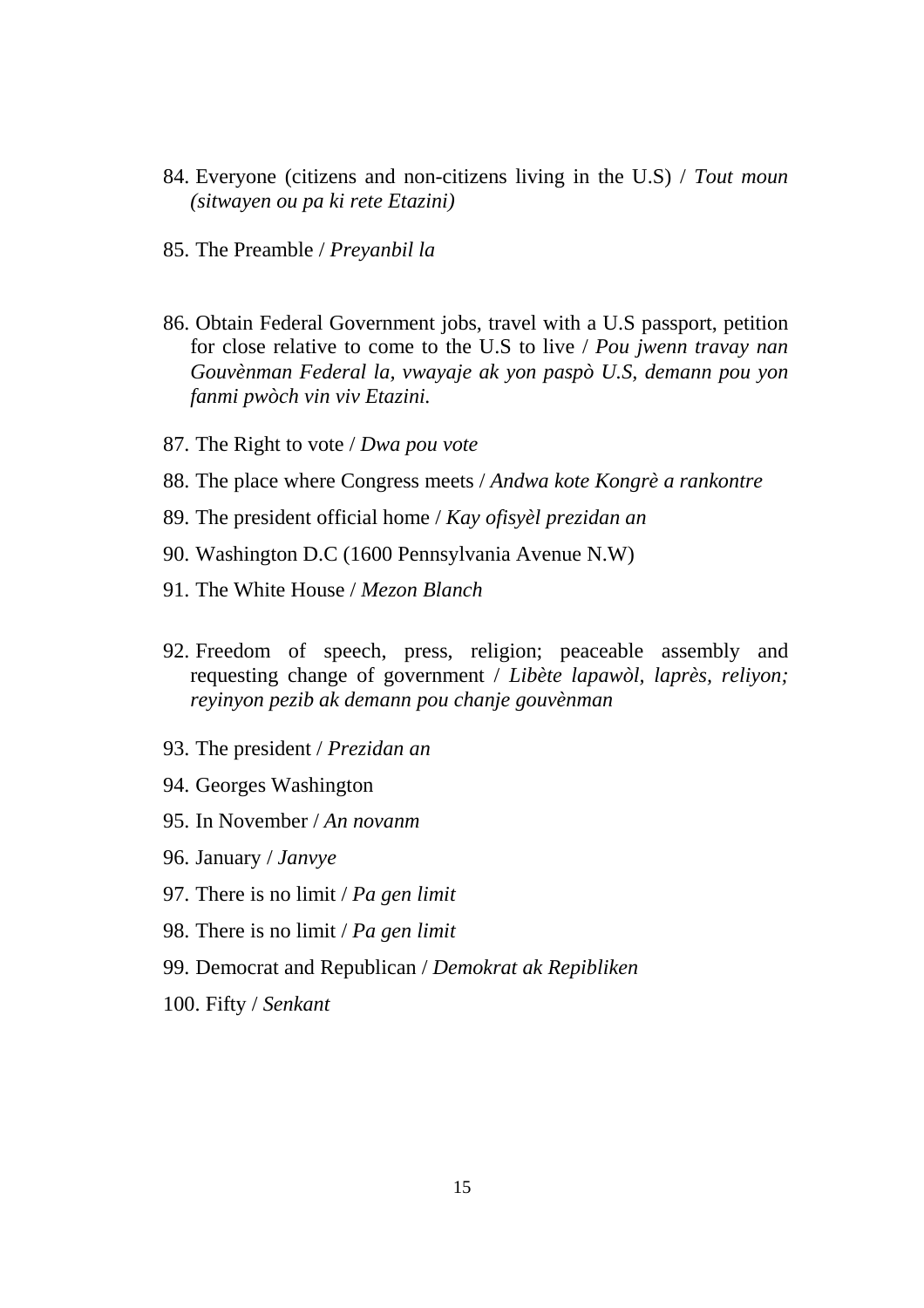# PART SIX: Exercises | *SIZYÈM PATI: Egzèsis*

**Direksyon**: Menm kesyon yo parèt an(n) anglè, nan yon òd alfabetik. Se yon fason pou teste tèt ou ak nivo konpreyansyon ou nan lang anglè a. Si w pa ta konprann yon kesyon an(n) anglè, al chèche li nan endèks *kesyon anglè – kreyòl la*. Nan pati sa a, ou kapab eseye tradui kesyon yo an kreyòl tou. Fwa sa a, chak kesyon gen yon ti boul devan l. Ann gade yo:

*· According to the Constitution, a person must meet certain requirements in order to be eligible …* 

- *· Can you name the original 13 states?*
- *· Can you name the two senators from your state?*
- *· Can the Constitution be changed?*
- *· For how long do we elect each senator?*
- *· For how long do we elect the representatives?*
- *· For how long do we elect the president?*
- *· How many Supreme Court Justices are there?*
- *· How many states are there in the United States?*
- *· How many senators are there in the Congress?*
- *· How many terms can a president serve?*
- *· How many times may a congressman be reelected?*
- *· How many representatives are there in the Congress?*
- *· How many times may a senator be elected?*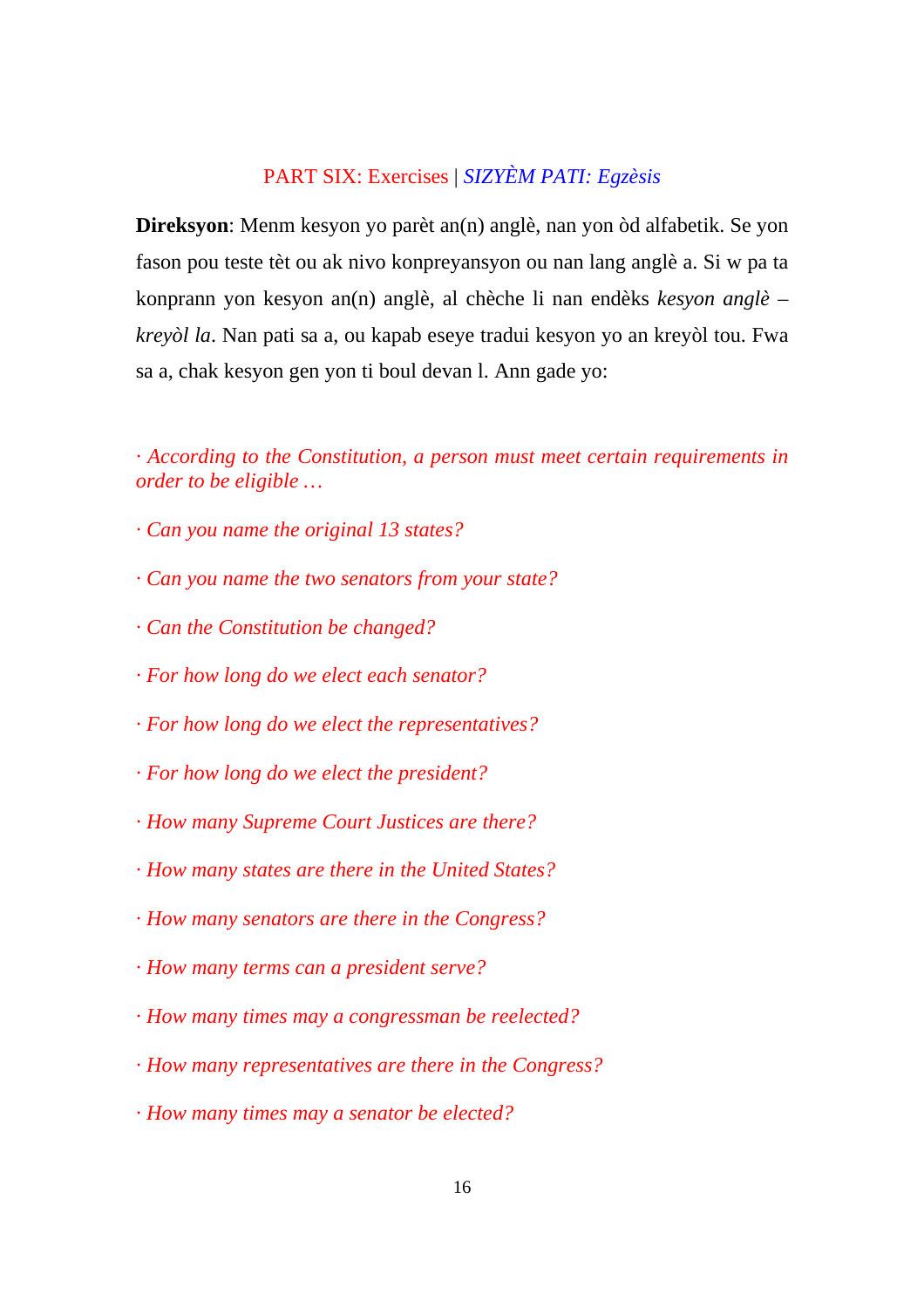- *· In what year was the Constitution written?*
- *· In what month do we vote for the president?*
- *· In what month is a new president inaugurated?*
- *· How many branches are there in our government?*
- *· How many changes or amendments are there in the Constitution?*
- *· How many stars are there in our flag?*
- *· How many states are there in the Union?*
- *· How many stripes are there in the flag?*
- *· Independence from whom?*
- *· Name one Amendment which guarantees or addresses voting rights.*
- *· Name 3 Rights or Freedoms guaranteed by the Bill of Rights*
- *· Name one purpose of the United Nations.*
- *· Name one right guaranteed by the First Amendment.*
- *· Name one benefit of being a citizen of the United States.*
- *· What is the Head Executive of a state government called?*
- *· What is the 49<sup>th</sup> state in the Union?*
- *· What is the basic belief of the Declaration of Independence?*
- *· What is the Head Executive of a city government called?*
- *· What holiday was celebrated for the first time by the American colonies?*
- *· What is the 50<sup>th</sup> State of the United States?*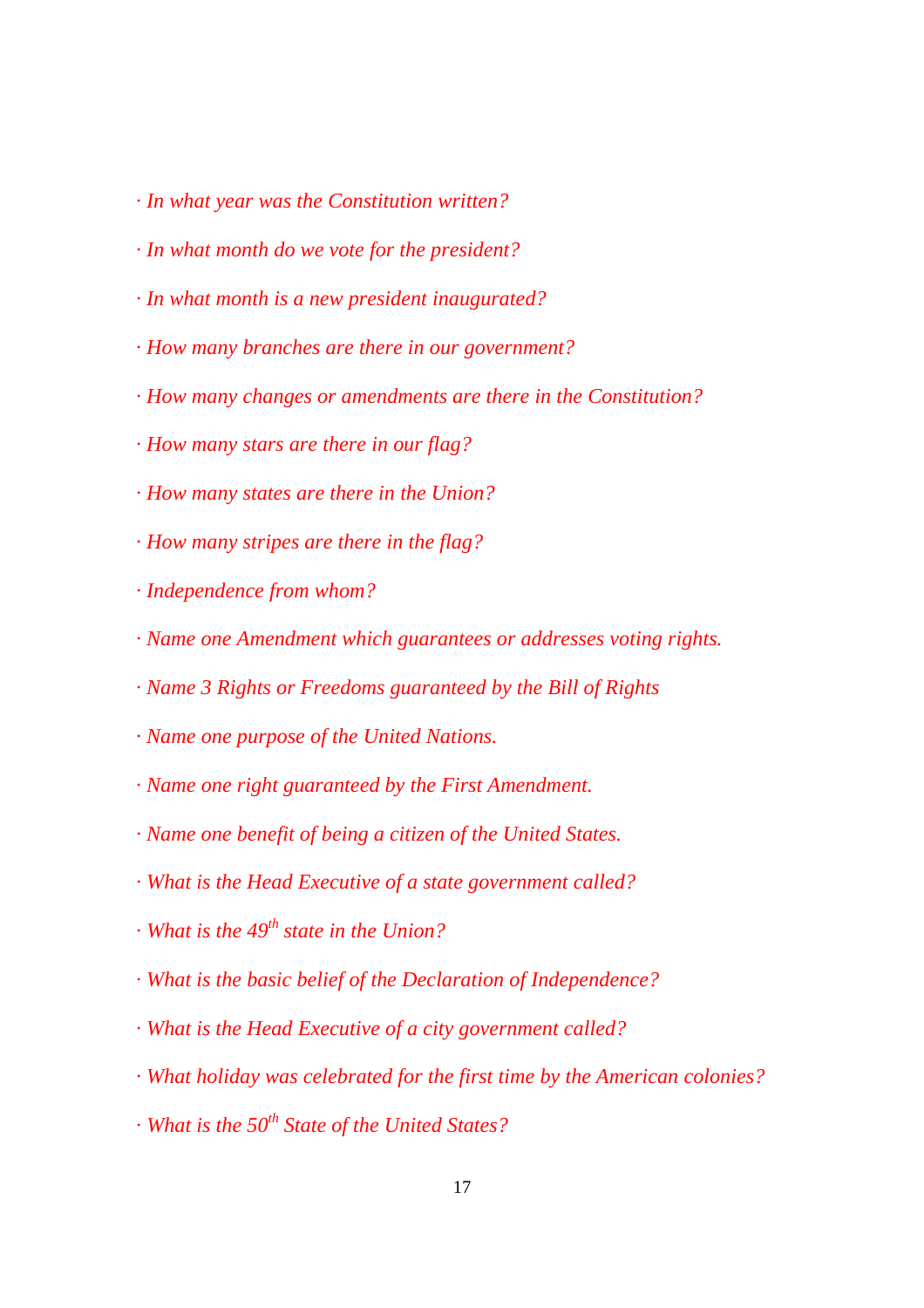- *· What were the original 13 states?*
- *· What is the name of the ship that brought the Pilgrim to America?*
- *· What special group advises the president?*
- *· What did the Emancipation Proclamation do?*
- *· What is the minimum voting age in the United States?*
- *· What is the Highest Court in the United States?*
- *· What is the National Anthem of the United States?*
- *· What are the 10 Amendments of the Constitution called?*
- *· What is the judicial branch of our government?*
- *· What are the duties of the Supreme Court?*
- *· What is the supreme law of the United States?*
- *· What is the most important right guaranteed to U.S citizens?*
- *· What is the Executive branch of our government?*
- *· What is the White House?*
- *· What is the introduction of the Constitutions called?*
- *· What is the United Sates Capitol Building?*
- *· What are the duties of Congress?*
- *· What is the capital of your state?*
- *· What is he Bill of Rights?*
- *· What are the two major political parties in the United States?*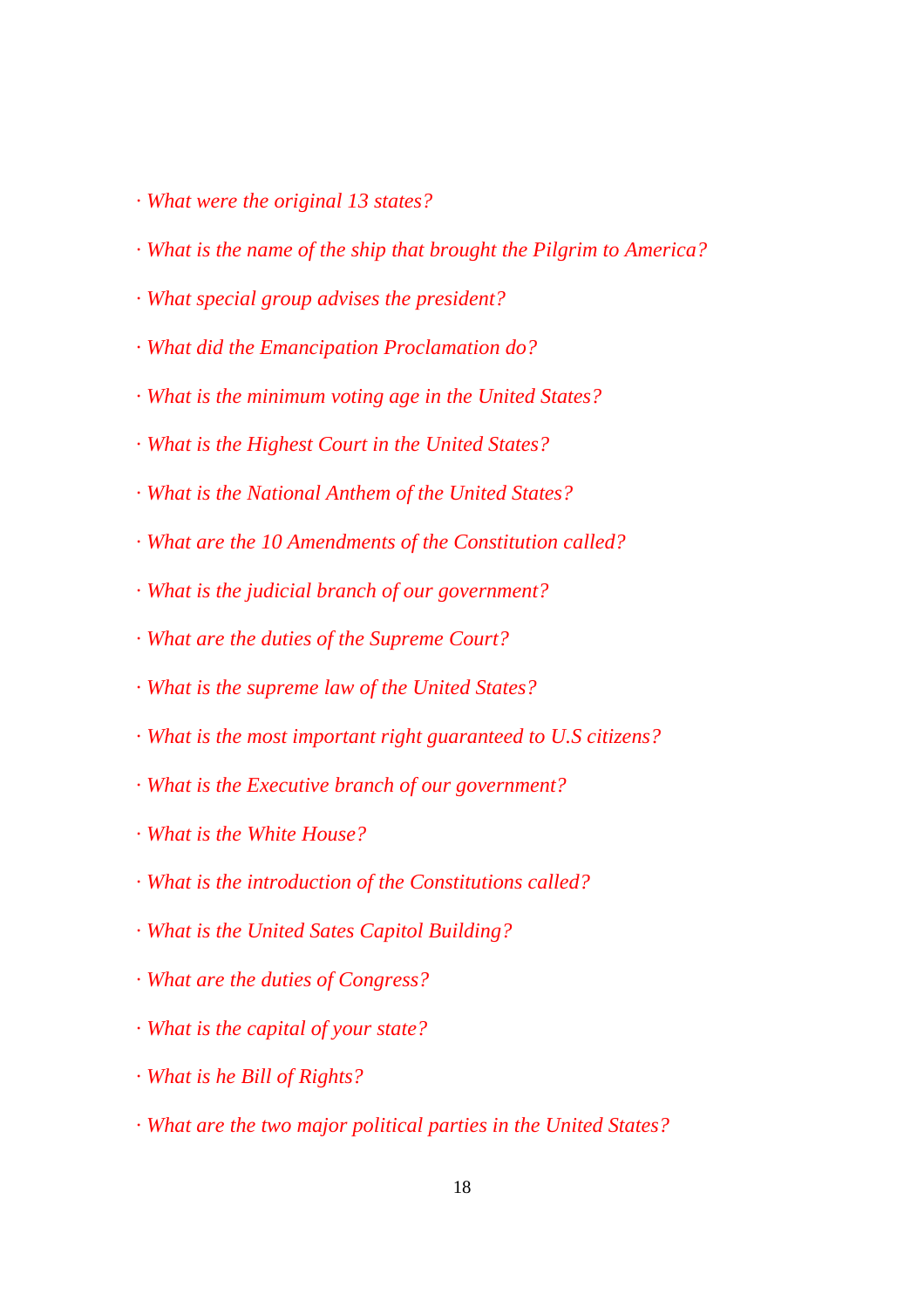- *· What is the name of the president's official home?*
- *· When was the Declaration of Independence adopted?*
- *· Where does Freedom of Speech come from?*
- *· Where is the White House located?*
- *· Where does Congress meet?*
- *· Which countries were our principal allies (friends) during World War II?*
- *· Which president freed the slaves?*
- *· Which president is called "the Father of our country"?*
- *· Which president was the first commander in chief of the U.S Military?*
- *· Who has the power to declare war?*
- *· Who helped the Pilgrims in America?*
- *· Who is the commander in chief of the U.S Military?*
- *· Who elects Congress?*
- *· Who was Martin Luther King Jr?*
- *· Who is the current governor of your state?*

*· Who will become president of the United States if the president and vicepresident die?* 

*· Who said: "Give me Liberty or give me death"?* 

*· Who is the head of your local government?* 

*· Who elects the Supreme Court Justice?*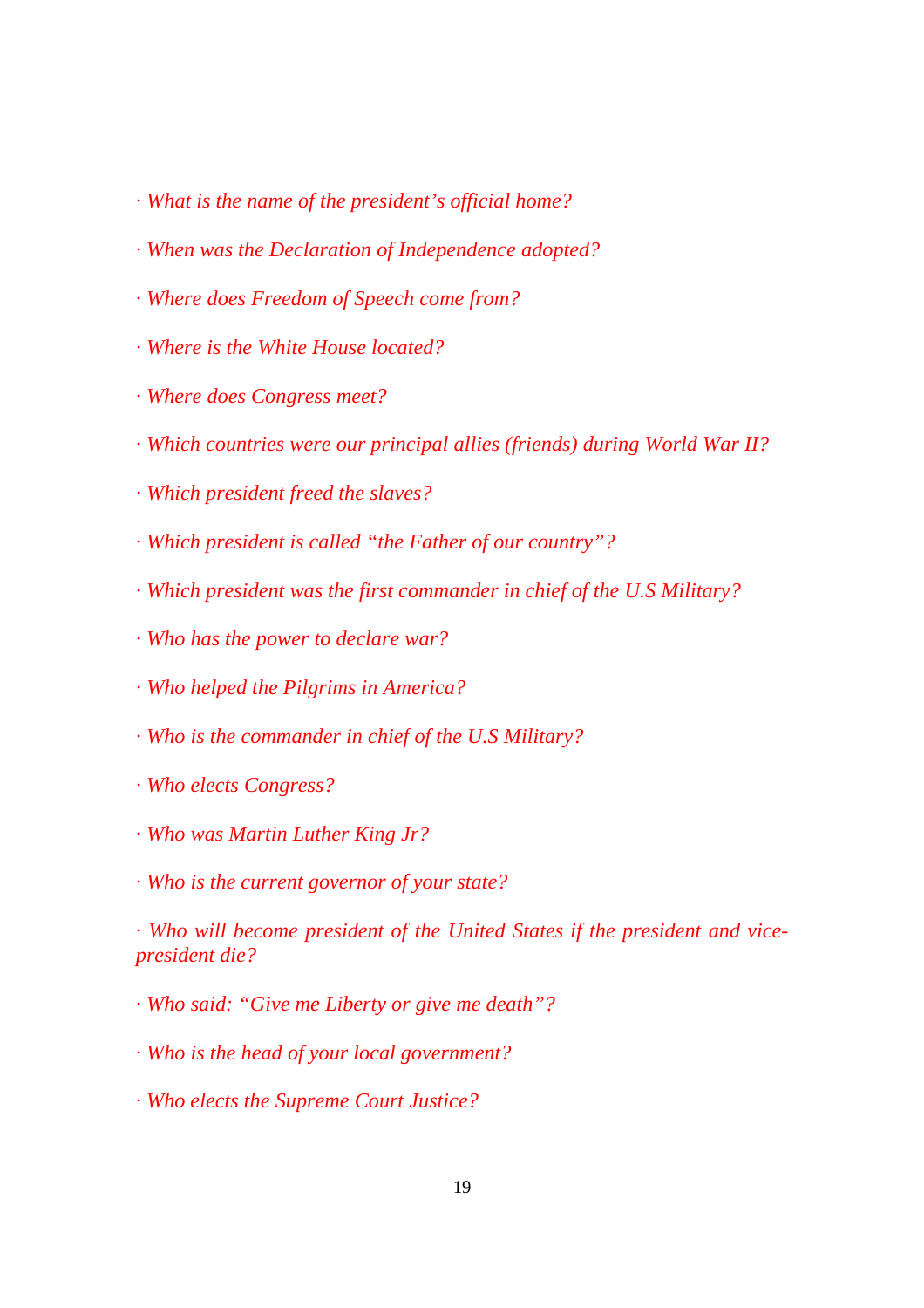- *· Who wrote "The Star Spangled Banner"?*
- *· Who signs bills into law?*
- *· Who is the Chief Justice of the Supreme Court?*
- *· Who was the main writer of the Declaration of Independence?*
- *· Who was president during the Civil War?*
- *· Whose rights are guaranteed by the Constitution and the Bill of Rights?*
- *· Why are there 100 senators in the senate?*
- *· Why did the Pilgrims come to America?*
- *· What is the date of Independence Day?*
- *· What is the 4<sup>th</sup> of July?*
- *· What country did we fight during the Revolutionary war?*
- *· What do the stripes on the flag mean?*
- *· What color are the stripes?*
- *· What is the Constitution?*
- *· What do the stars on the flag mean?*
- *· What is the Legislative branch of our government?*
- *· What is Congress?*
- *· What are the colors of the flag?*
- *· What do we call a change to the Constitution?*
- *· What are the tree branches of our government?*
- *· What color are the stars on our flag?*